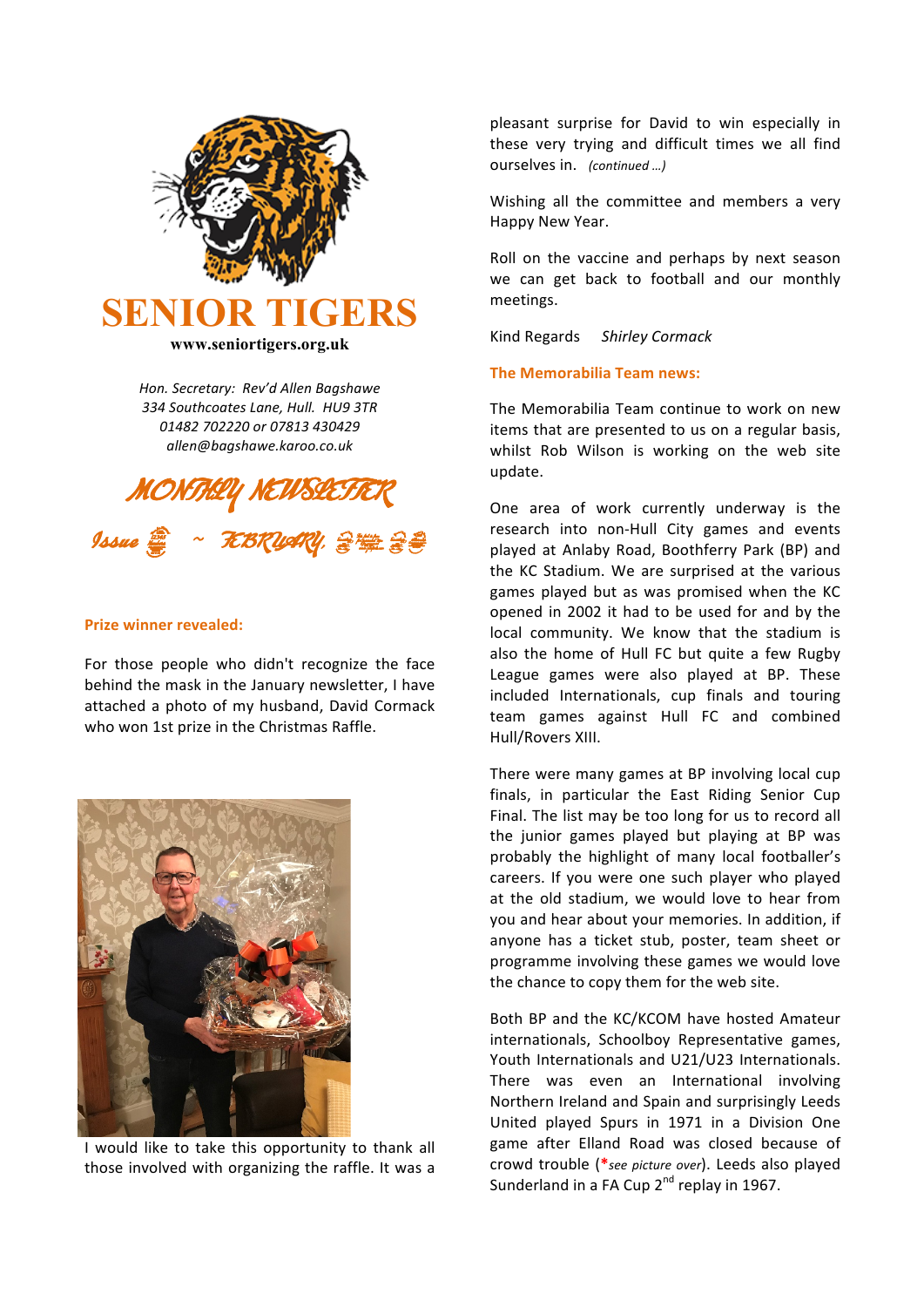It is also believed the Haarlem Globetrotters played basketball and we heard that there may have even been Show Jumping on the beloved pitch. Information is scarce so if you know the details please contact us. (continued over ...)

The managers of the KC/KCOM have also been ambitious. With Squash, Polo (can you believe they allowed horses on the famed turf!!), 20Twenty Cricket, Rugby League Internationals and the ever popular Music Concerts. Again, if you have any memorabilia from these events please let us know.

To contact us e mail. *committee1@seniortigers.org.uk.*

In last months article we concentrated on pre 1946 and gave details of a programme issued 100 years ago. We are really interested in anything pre 1946 so please keep searching and asking friends, relations and neighbours if they can help. It is important to share with fellow supporters the memorabilia, heritage and history of our great club but it is even more vital that we do not loose forever these items from the past so please help us find them so that we can record an image for those that will follow us.

### Tony Conway.

*Senior Tigers Memorabilia Team Coordinator*



*Programme for Leeds United v Spurs in 1971 Just look at the names on the team lists!* 

### **Footnote from Allen** ...

Many of you will have items of memorabilia stashed away at home. They are your treasures, your memories but they are also part of our shared history. Please try to keep them together so that when that 'great day calls' someone in the family will be able to ensure that they do not get lost in transit! Our Memorabilia team would love to have access to them or for the opportunity to scan them and record them for all time.

### **Tigers Trust:**

In January all members with email addresses were notified about the Activity Guide from the Tigers' Trust. You could then download your copy or ask if you would prefer a copy to be posted. For those without email facilities a copy of the booklet is included with this Newsletter. Enjoy!

#### **Player of the month:**